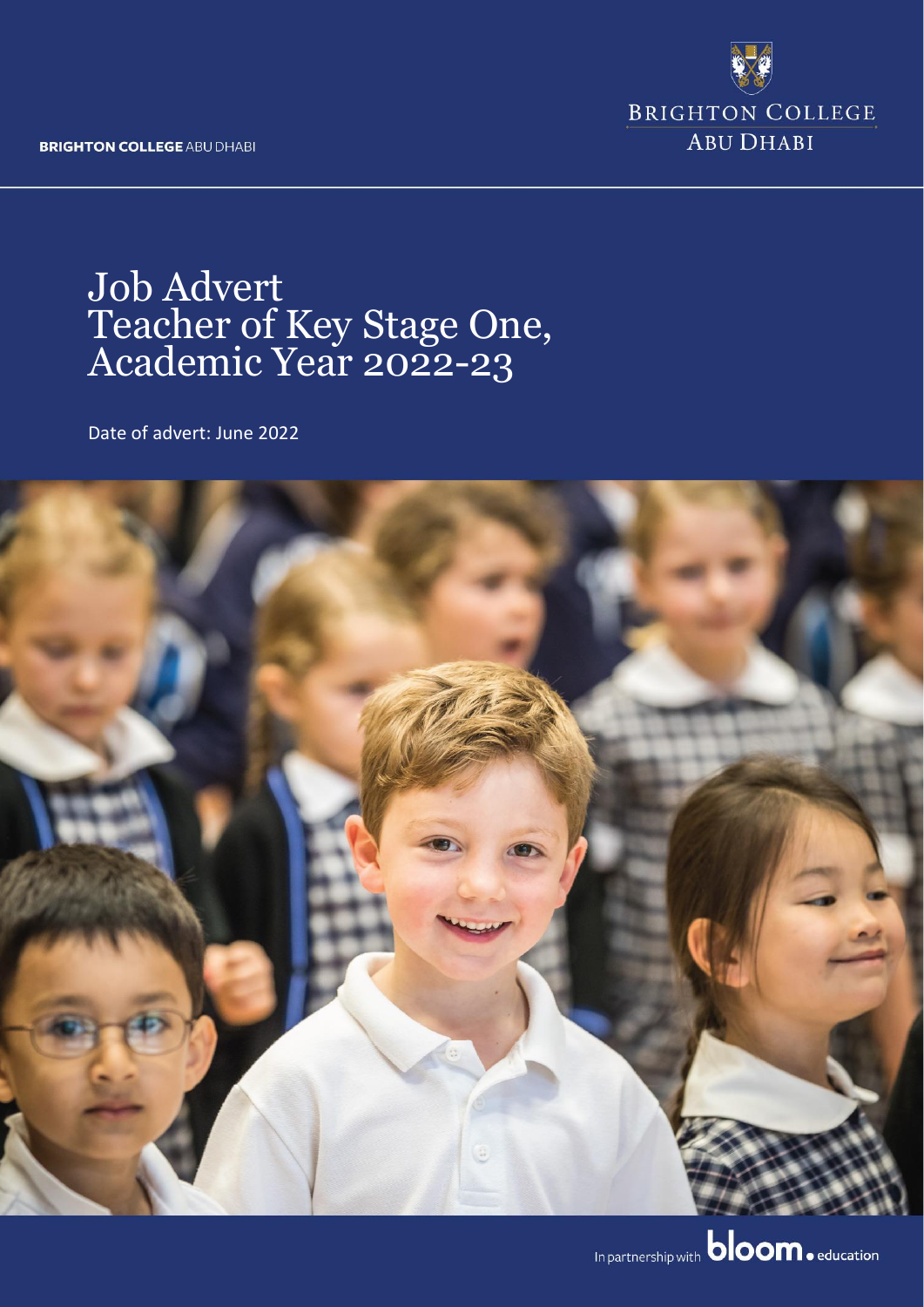

### **Brighton College Abu Dhabi wishes to recruit a Teacher of Key Stage One**

Brighton College Abu Dhabi, the sister school of Brighton College UK, is a leading Independent-style British International School located in the United Arab Emirates. With a prime location on Abu Dhabi Island and a purpose built state-ofthe-art campus, which is nearing its seventh anniversary, the school is heavily over-subscribed.

A key component of Brighton's internationalization is the importance its places upon



ensuring that its sister schools are authentically interpreting its values and ethos. Each school combines academic excellence with a wealth of extra-curricular opportunities, all underpinned by a deep commitment to the individual needs and enthusiasms of every child, and each values the importance of the individual: every boy and girl in the Brighton family of schools is valued for his or her own sake and encouraged to develop his or her talents to the full, in a community where there are no stereotypes and where every achievement, however small, is noticed.

Brighton's success is built upon recruiting genuinely inspirational teachers who can enthuse about their subject and will help to create an exciting and vibrant intellectual environment in which children can explore their interests, develop their existing talents and acquire new ones.

We are currently seeking to appoint experienced, well-qualified, and inspirational teachers to join us for the 2022/2023 academic year. This is a unique opportunity to join an exceptional and hardworking team with the united goal of ensuring that every child reaches their potential both academically and socially, by pushing boundaries and broadening horizons. Our positioning as one of the leading academic schools in the Middle East, are testament to the dedication and hard work of our common room.

Packages are amongst the best globally with an excellent basic salary and comprehensive benefits. We also offer exceptional levels of financial support for Continuing Professional Development.

#### **Pre Prep School**

The Class Teacher is central to the education of children in the Pre Prep School. This is a demanding and varied role in which the teacher will need to have a genuine love of working with young children, to share in their wonder and to inspire them to learn. They will need to have a genuine passion for teaching and learning and understand how young children learn and grow both academically and socially and emotionally.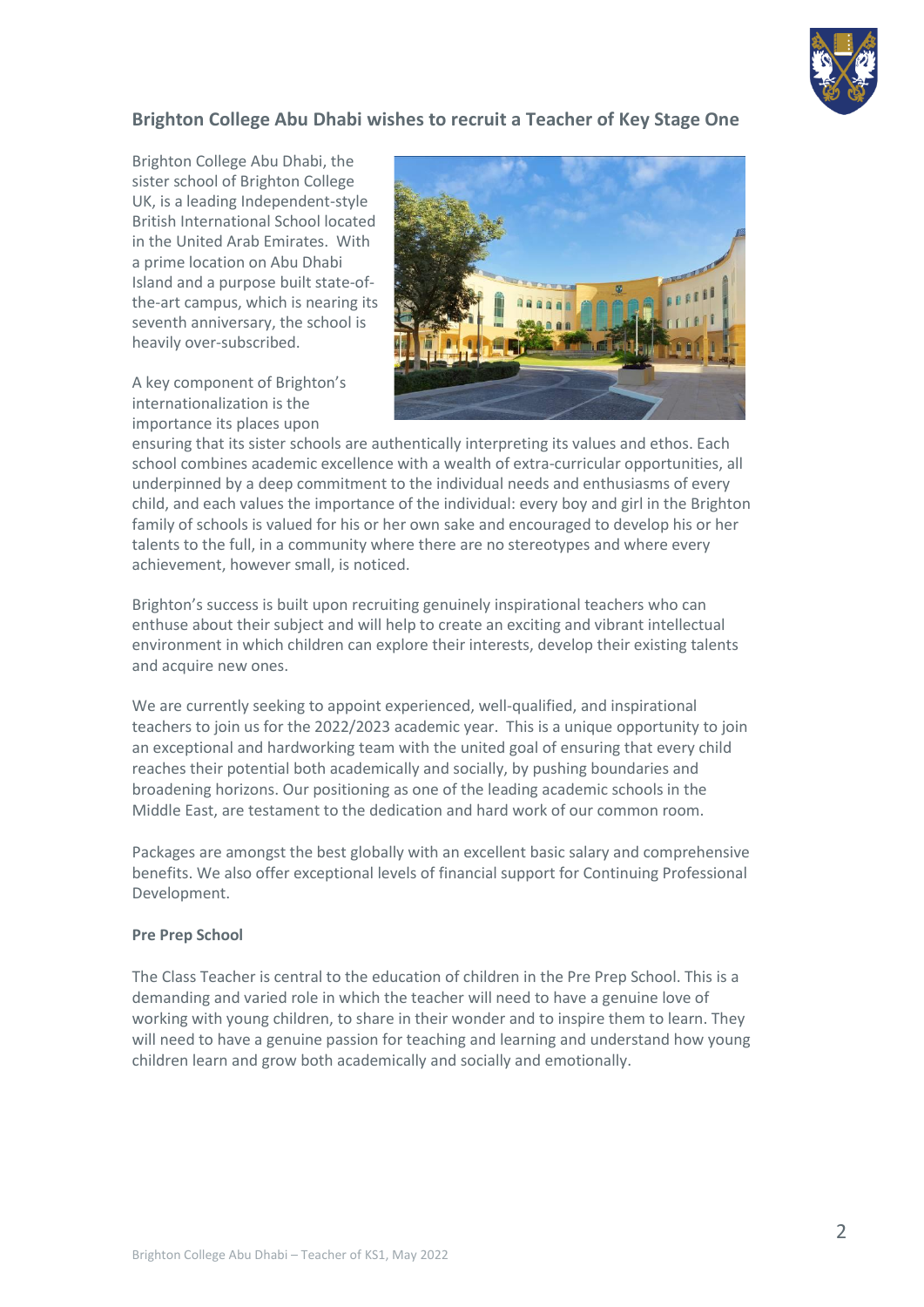

## PERSON SPECIFICATION

- Minimum qualification of Bachelor of Education and teaching qualification from a recognised academic institution
- Experience of the English National Curriculum.
- A distinguished record of teaching
- A strong record of professional development
- The successful candidate for this challenging and rewarding position will have at least 2 years' experience
- Essential qualities will include the ability to work collaboratively and to present to parents, pupils and colleagues a warm, engaging and approachable personality.

## JOB DESCRIPTION

| Responsible for: | The Key Stage One Class Teacher is central to the education of children in<br>the Pre Prep School. This is a demanding and varied role in which the teacher<br>will need to have a genuine love of working with young children, to share in<br>their wonder and to inspire them to greatness. They will need to be flexible<br>with their schedule and able to manage change at short notice with a<br>calmness under pressure. Above all else they will ensure that in all aspects<br>of their work, the needs of the children are the main consideration. |
|------------------|-------------------------------------------------------------------------------------------------------------------------------------------------------------------------------------------------------------------------------------------------------------------------------------------------------------------------------------------------------------------------------------------------------------------------------------------------------------------------------------------------------------------------------------------------------------|
| Consulting with: | All staff.                                                                                                                                                                                                                                                                                                                                                                                                                                                                                                                                                  |
| Reporting to:    | Head of Pre Prep & Nursery School                                                                                                                                                                                                                                                                                                                                                                                                                                                                                                                           |

## RESPONSIBILITIES OF POSITION

- To teach creative, engaging and outstanding lessons, according to the educational needs of the pupils in his /her allocated class.
- To have up to date knowledge and understanding of the British Curriculum for Key Stage One.
- To ensure all children make accelerated progress by ensuring you know each child's next steps through regular formative assessment.
- To be fully committed to personal professional development, attending courses and meetings as agreed with the Head of School and generally keeping up to date with new initiatives.
- To maintain a professional relationship with both colleagues and parents and to promote the school's best interests both in and out of working hours.
- Such other duties as the Head of Pre-Prep may from time to time require.